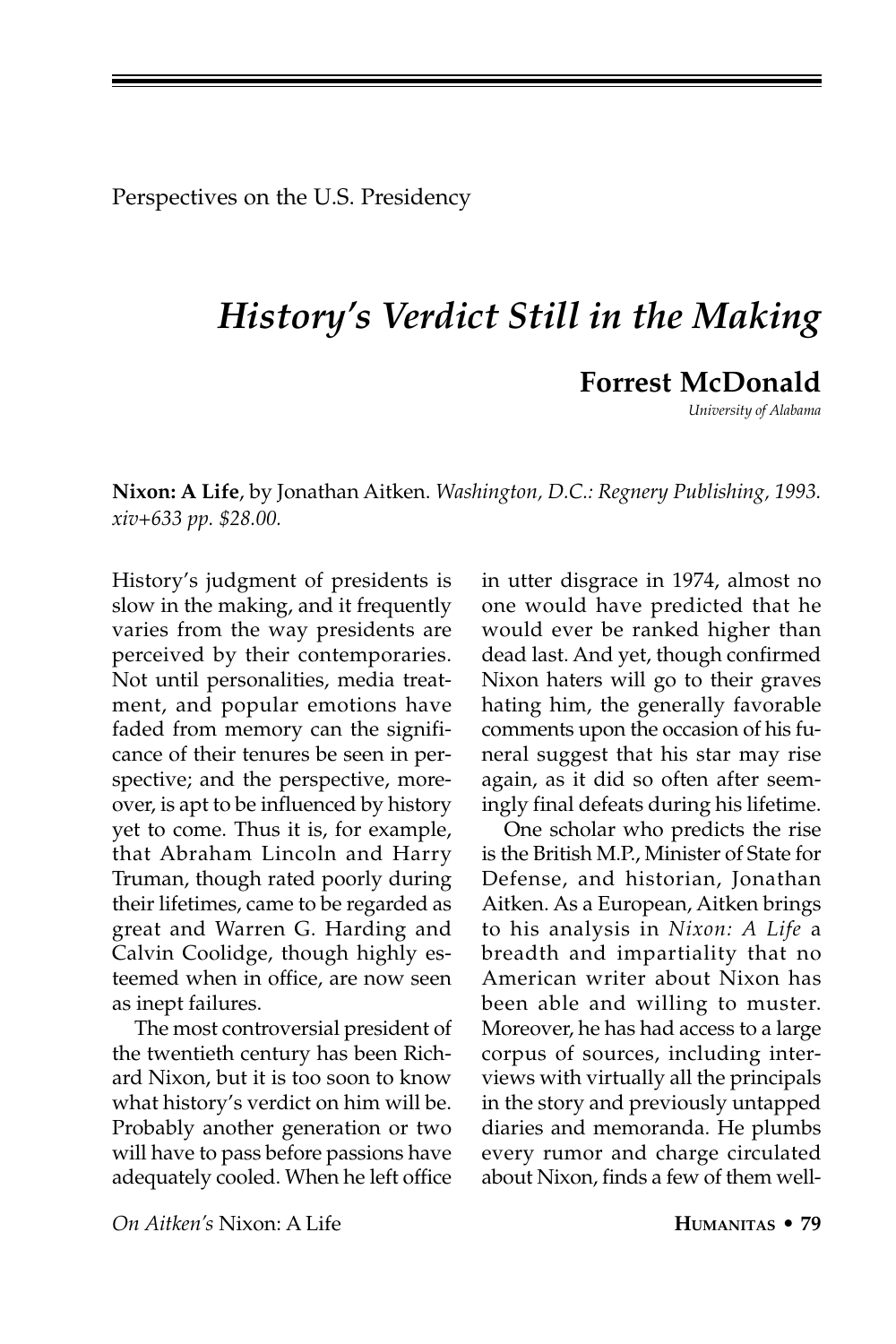founded, and paints his subject warts and all. But his overall judgment is that Nixon was both a good man and a great president.

Let us consider first the personal makeup of this figure whom so many Americans regarded as enigmatic, if indeed not hollow. We begin with the purely positive side. One driving force was that Nixon was a man of deep religious convictions, held in an entirely private way. From his Quaker mother and grandmother he learned, most importantly, a "passion for peace and a passion for privacy," along with a yearning to be a peacemaker. From experience as a religious outsider, he developed an antipathy toward bigotry, whether based on religion, ethnicity, or race. And there was a quality that presumably derived from the Christian teachings of the Society of Friends—not a part of his public persona, but evident to all who knew him—namely, that in personal relations he was extremely thoughtful, kind, and generous. Aitken cites many instances of his little acts of kindness.

He was, moreover, a man of almost awesome learning and intelligence. As a child he was fluent in Latin and read widely in the classics. In college he read, among others, Hobbes, Locke, Hume, Shakespeare, Durant, Bacon, Kant, Villon, Darwin, Voltaire, Balzac, de Tocqueville, and Rousseau. During his "wilderness years," 1963- 1967, he read voraciously the works of philosophers, historians, and statesmen, including those statesmen he most admired, Theodore Roosevelt, Woodrow Wilson, Charles de Gaulle, and Winston Churchill. As president,

he once asked Daniel Patrick Moynihan for a list of the "ten best political biographies"; within five weeks, despite the pressure of his duties, he had read them all and was asking for more. And until the end of his life he continued to read and learn. His thirst for knowledge never slaked.

As for his intelligence, it was keen, quick, and retentive, and it was more. He had a capacity not only for taking in and holding information, but also for drawing appropriate generalizations, seeing patterns, sensing structures, and manipulating and recombining ideas. So concludes Aitken. I am able to confirm Aitken's judgment from personal observation. I was privileged to meet Nixon only once, at a dinner party at his New Jersey home late in 1992, attended by half a dozen others, mostly philosophers and historians. The conversation, which lasted about four hours, was dazzling, and he was ahead of us most of the way, even though the talk was mainly on our turf. In my judgment, only five other presidents were possibly as learned—Jefferson, the two Adamses, Wilson, and Hoover and none was more intelligent.

One tangential feature of his intelligence is worth noting. In the White House, Nixon surrounded himself with people who were shrewd and tough, the likes of Bob Haldeman and John Ehrlichman. Though they were necessary to keep the administration in efficient working order, they were intellectual lightweights. Sometimes the president wanted to be alone with his thoughts, while at others his restless, probing mind made him want to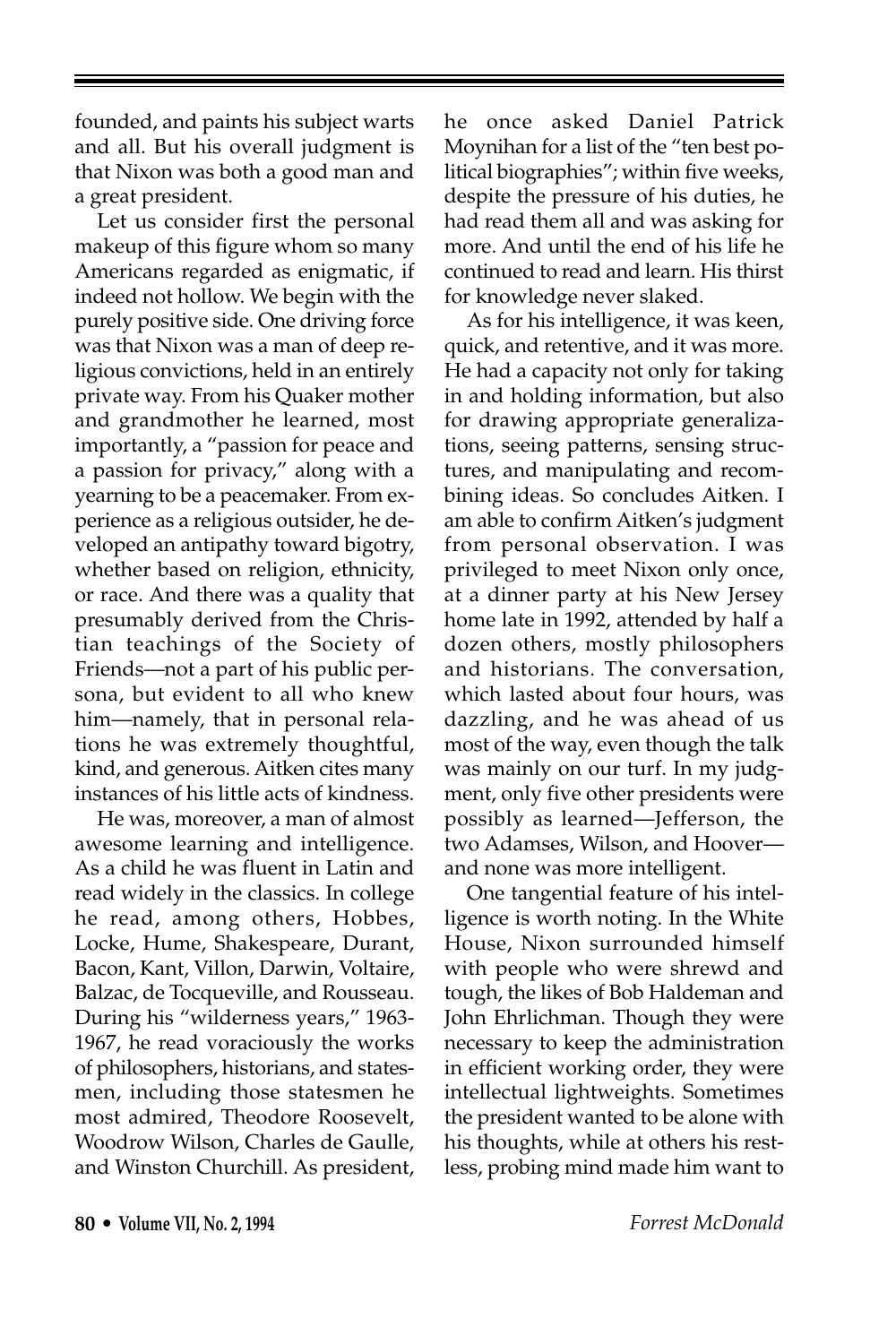talk to someone at length. Usually the talk was serious, but on occasion he liked to indulge himself in "truly outrageous statements" as a way of letting off steam and separating the practical from the impractical. His aides listened "with silence or even acquiescence," sometimes worrying about how the tapes would sound to historians. The tapes in fact sound a bit goofy at times, which means that they must be studied with caution. Too, the practice of tossing around bad ideas led to trouble during the second term, when various zealots and sycophants learned to circumvent Haldeman and translate the maunderings into practice.

Which leads us to the more complex aspects of Richard Nixon's psyche. He was fiercely combative and competitive, a dauntless fighter who was often down but never out. Whether his reputation as "tricky Dick" was justified is moot. Aitken makes a good case that it was not, partly because in his private life Nixon was scrupulously honest and honorable, partly because of the many occasions when he could have profited from being ruthless but scorned the low road—such as defusing instead of capitalizing on John Kennedy's Catholicism in 1960 and then refusing to challenge the bogus returns from Texas and Illinois. Aitken also shows that Nixon was repeatedly subjected to vicious trickery by his opponents for Congress, the Senate, the vice-presidency, and the presidency. It is Aitken's conviction that not until 1972 did Nixon finally decide that since his enemies played dirty, he

must play dirty too. That verdict rings true; and if it is true, it is a mark of poor political judgment and lack of cunning on Nixon's part, for in 1972 he could have won re-election without trying. It suggests that, far from having the instinct for the jugular as his opponents claimed, Nixon was actually somewhat naive and overly scrupulous as a politician.

Yet, combative as he was, he was strangely nonconfrontational. This was a trait that he shared with Thomas Jefferson, and as with Jefferson, his aversion to facing people down led many to think him hypocritical and insincere. The nonconfrontational quality was part of a larger body of attributes having to do with interpersonal relationships. From his teens onward, he craved to be regarded as "one of the boys," but he was too shy, too lacking in social self-confidence, too inept at banter and small talk. Nor was he comfortable with the political gossiping that was the staple at social functions; the Georgetown set and Ivy Leaguers in general were contemptuous of him, as they were of most outsiders, and Nixon, the consummate outsider, reciprocated the animosity. Not surprisingly, he had few genuinely intimate friends.

On the other hand, when campaigning or in serious conversation, he was warm, confident, and poised—if the audience or company was fairly small. When addressing larger groups, he seemed ill-at-ease, stiff, and artificial, even phony. To many people, especially academicians and those in the news media, he came across that way on television as well.

*On Aitken's* Nixon: A Life **HUMANITAS • 81**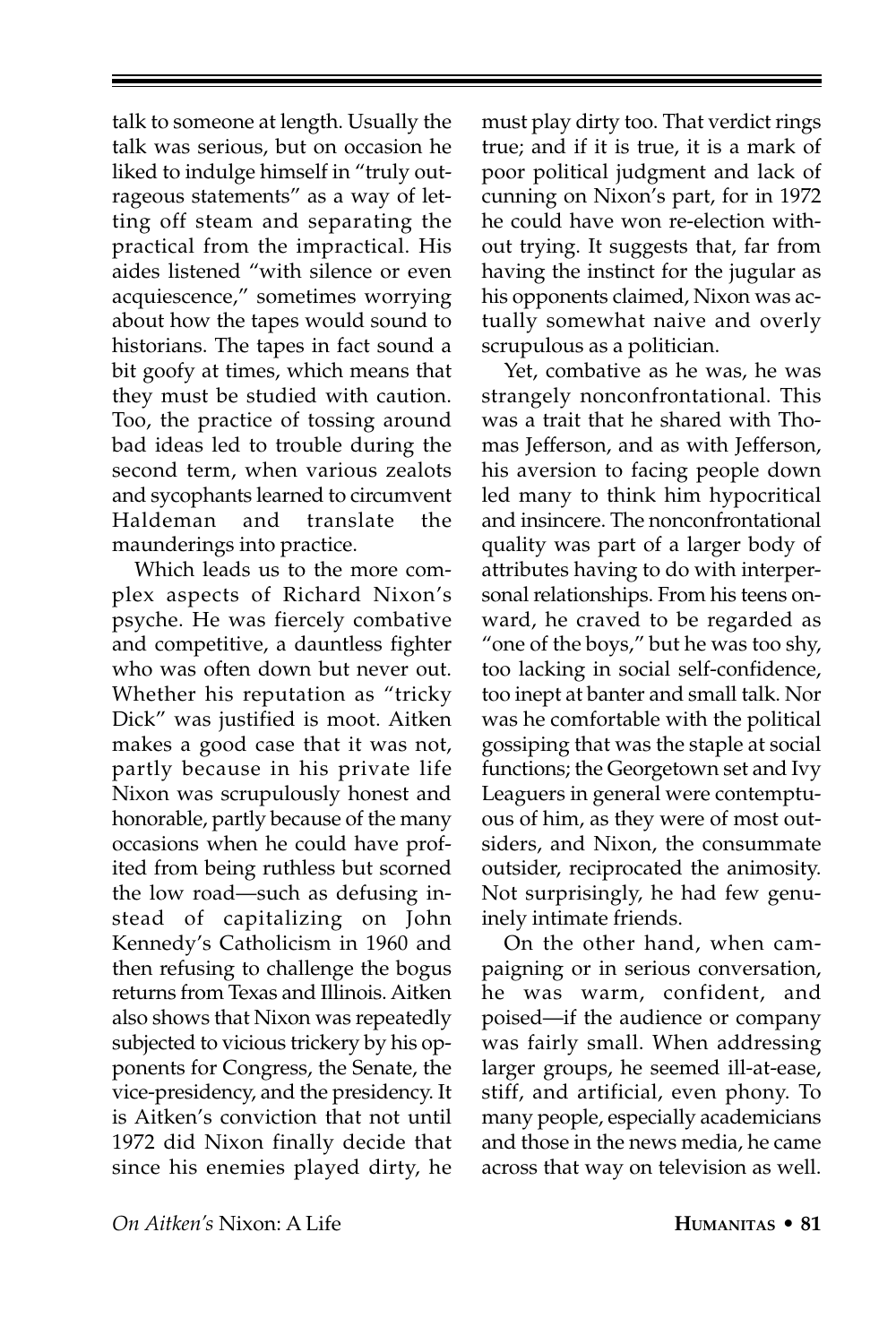Aitken provides some interesting evidence that other people regarded him differently. For one thing, the 1952 "Checkers" speech was a masterful performance: when Nixon finished defending and explaining the political fund that had been established for him by California businessmen, the camera crew was reduced to tears. His televised addresses as president were uniformly attacked and denigrated by the media, but almost until the very end they struck deep chords among what Nixon called the silent majority of ordinary Americans and sent his approval ratings soaring. As for the first televised debate with Kennedy in 1960, Nixon admittedly looked haggard and sounded somewhat disorganized, but Aitken informs us of something that only a handful of insiders knew at the time, namely, that he was ill with an infected knee, under heavy medication, and running a fever.

Let us now turn to Nixon the president. Aitken's belief that Nixon's presidency was a great one rests upon an observation that can be encapsulated in a single sentence: "He went to China." From 1946 until 1972, the United States and the Soviet Union were locked into a Cold War in which each camp viewed the other as a monolithic, ideologically driven monster bent on world domination. Each viewed every occasion of unrest or instability on the planet as being inspired by the other, and each repeatedly followed stupid, destructive, and dangerous courses of action in response. During his "wilderness years," Nixon traveled geographically as well as intellectually and came to

realize what no American public figure was willing to say: that the perception on both sides was false, and that the Soviet Union and China, far from being at one, were terrified of, and hostile toward, each other. He understood that with luck and great skill he could replace the old bipolar structure of confrontation with triangular diplomacy, which Aitken describes as "an ingenious concept balancing the national interest priorities"—not the ideological predilections—of the three powers involved. Furthermore, given his credentials and reputation as an anti-Communist, "Nixon was the one twentieth-century President sufficiently bold, devious, and right wing to have the chance of pulling it off." The artfulness with which he directed the delicate negotiations—he was a great poker player—is almost astonishing. Thus did he serve, as he was taught as a child to serve, as a peacemaker.

Aitken's treatment of Nixon's diplomacy is masterful; he gives domestic policy rather short shrift. That is understandable, for at first Nixon himself was not especially interested in domestic affairs. "All you need is a competent Cabinet to run the country at home," he said. "You need a President for foreign policy." In any event, Aitken devotes comparatively little space to Nixon's domestic achievements, which had considerable impact. Perhaps the most important was racial desegregation: when he took office, only about ten percent of schools in the South were integrated, though it had been fifteen years since the Supreme Court had declared segrega-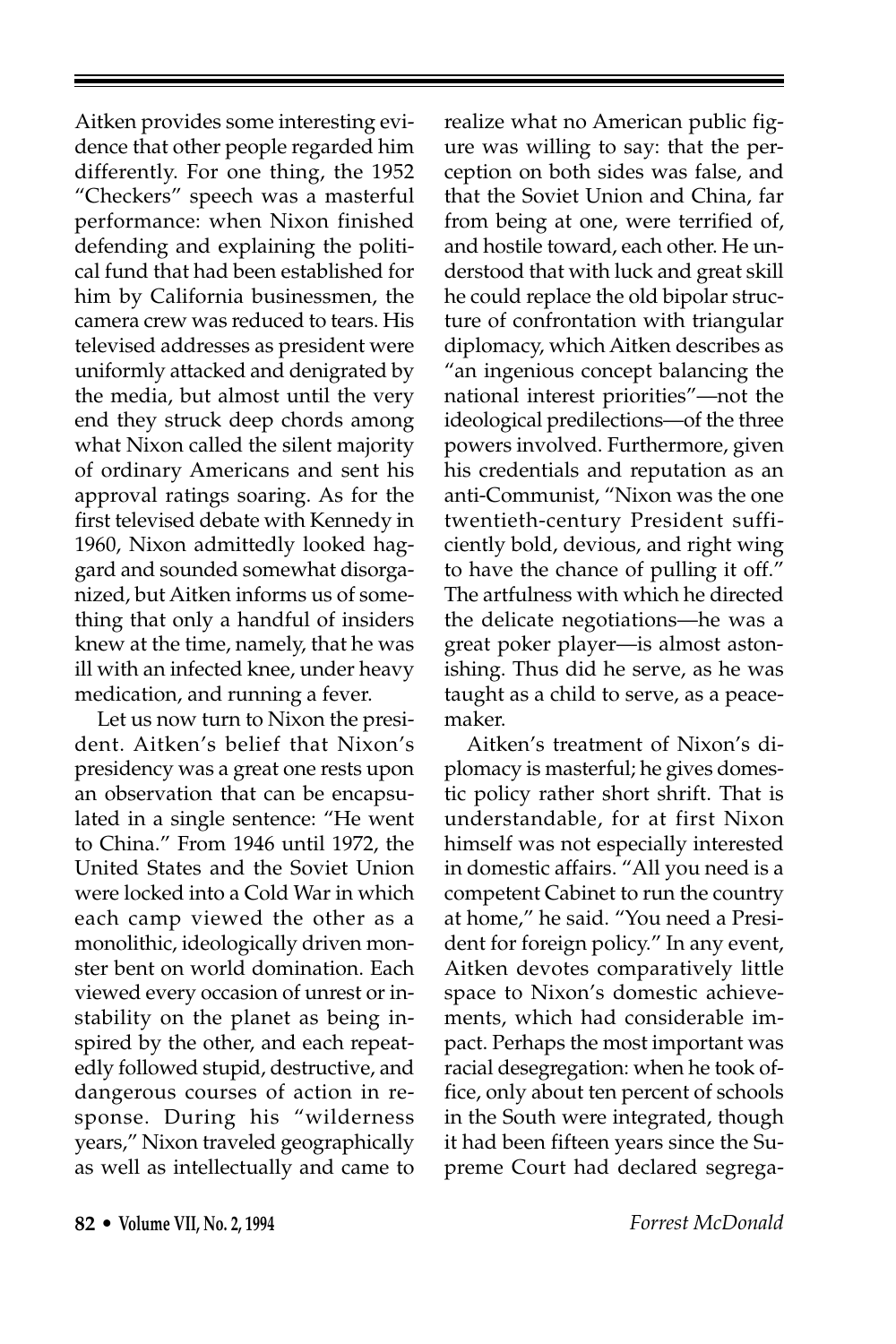tion in the public schools unconstitutional; when he left office, integration was almost complete, due to Nixon's persistent pressure combined with placation of Southerners. Also, at his prodding, Congress passed several environmental protection acts, increased funding for the arts and for cancer research, and voted a vast increase in such transfer payments as aid to mothers with dependent children, food stamps, and medical care.

There were other important domestic actions as well, but Aitken mentions these merely in passing, if at all. One was impoundment, a selective refusal to spend money that Congress had appropriated, practiced by a succession of presidents starting with Jefferson. In December of 1972, in an effort to bring the budget under control, Nixon began a campaign of impoundment designed to end certain congressional programs in their entirety. Congress reacted by passing, over Nixon's veto, the Congressional Budget and Impoundment Control Act, which virtually ensured runaway deficits in the future.

Other oversights have to do with administration. Nixon's original notion that the Cabinet could "run the country at home" proved illusory, for career bureaucrats actually ran the department heads. ("They go off and marry the natives," as Ehrlichman put it.) In an effort to control the bureaucracy, Nixon built his own bureaucracy, doubling the White House staff to more than 4,000. That failing to produce results, he announced plans to form a sort of supercabinet. Watergate prevented implementation of that scheme, and a panel of public administrators later told the Senate that it would have created a Germanic "ideal type of monocracy, ruled from the top through a strictly disciplined hierarchical system."

As for Watergate, Aitken has studied the matter thoroughly and drawn heavily upon the account by Len Colodny and Robert Gettlin in their 1991 book, *Silent Coup*. His account of the affair runs roughly as follows: The man who instigated the break-in at Democratic National Committee headquarters was John Dean, who was seeking not political data but hard evidence about a call-girl ring, evidence which he intended to use for personal aggrandizement. When Nixon learned of the burglary he was dumfounded, then angered by the stupidity of it. To cover himself, Dean wove a web of deceit, telling Haldeman, who passed it to the president, that the break-in had been done on orders from John Mitchell, who had recently resigned as Attorney General to direct the Committee to Re-Elect the President. Dean also told Haldeman, who told Nixon, that Mitchell proposed to use the CIA to stop the FBI's investigation. On that misinformation, Nixon agreed to support the cover-up, mistakenly thinking that he was saving the skin of Mitchell, his closest political friend, who was just then plagued by serious personal problems. "If ever there was a moment in his adult life," Aitken writes, when Nixon "needed to vanquish" his lifelong aversion to personal confrontations, this was it. "For once Nixon knew, or thought he knew, that Mitchell was heavily implicated,